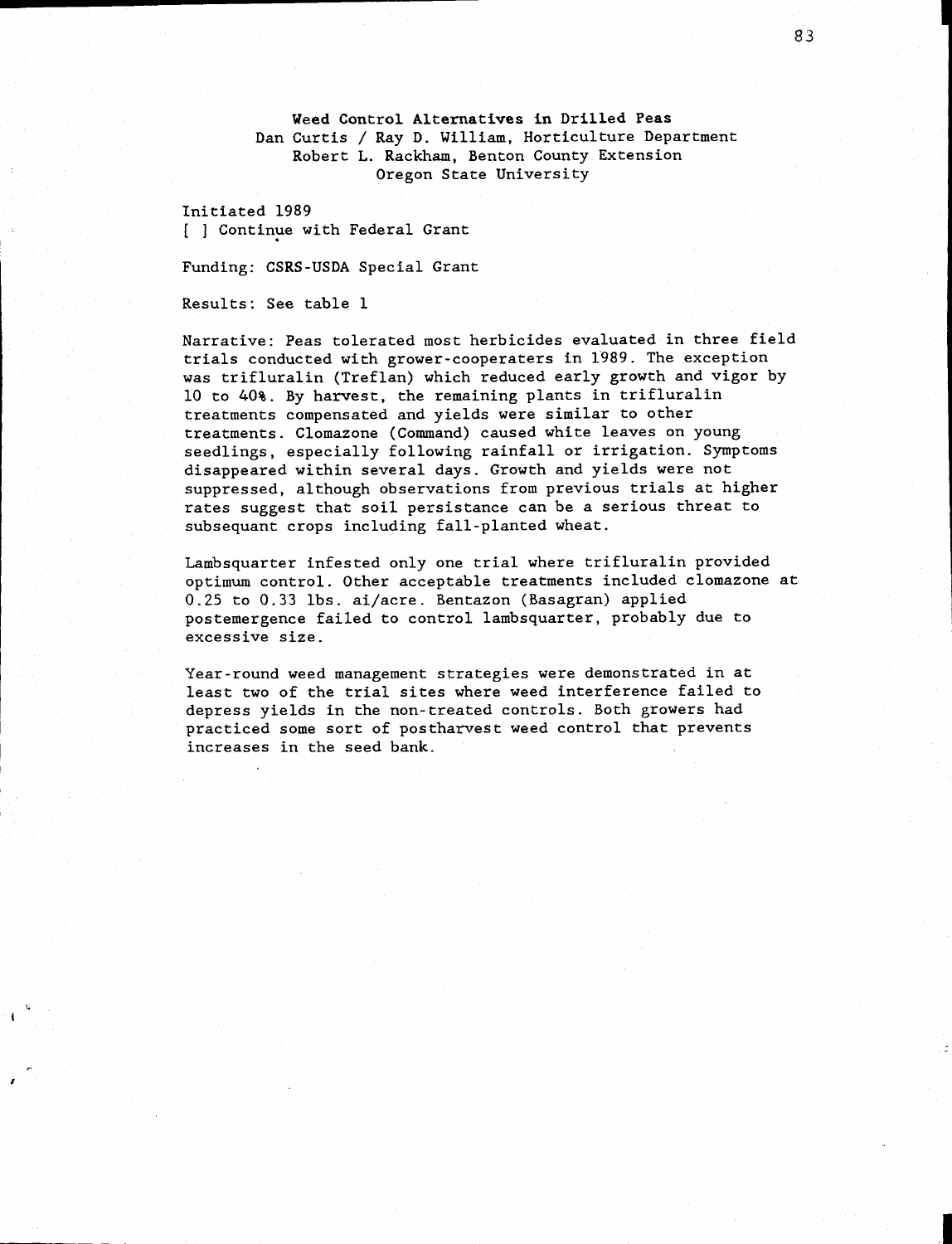## Weed Control Alternatives in Drilled Peas

## Results: table 1 1

|                                        |                                      |              | Peas             |                    | Weed Control                                    | Peas                  |                     |                     |
|----------------------------------------|--------------------------------------|--------------|------------------|--------------------|-------------------------------------------------|-----------------------|---------------------|---------------------|
|                                        |                                      |              |                  | % injury           | lambsquarter                                    | ave. yield Tons/Acre  |                     |                     |
|                                        |                                      |              |                  |                    | trial 1 trial 2 trial 3 trial 1 trial 2 trial 3 |                       |                     |                     |
| Check                                  |                                      |              | 6                | $\overline{0}$     | $\overline{0}$                                  | 4.79                  | 2.98                | 1.85                |
| Command                                | PPI                                  | 0.25         | 10               | 5                  | 73                                              | 4.76                  | 2.87                | 2.49                |
| Command                                | PPI                                  | 0.33         | $\mathbf{1}$     | 3                  | 74                                              | 5.05                  | 2.85                | 2.55                |
| Command                                | PPI                                  | 0.50         | $\overline{9}$   | $\overline{3}$     | 83                                              | 4.65                  | 2.71                | 2.98                |
| Command<br>Sencor                      | PPI<br>PRE                           | 0.50<br>0.18 | 9                | $\mathbf 0$        | 91                                              | 4.98                  | 2.34                | 2.57                |
| Command<br>Basagran POST 0.50          | PPI                                  | 0.50         | 4                | $\overline{2}$     | 75                                              | 4.80                  | 2.59                | 2.51                |
| Sencor<br>Basagran POST 0.50           | PRE                                  | 0.18         | 6                | $\mathbf{1}$       | 40                                              | 4.00                  | 2.62                | 2.47                |
| Treflan PPI 0.50<br>Basagran POST 0.50 |                                      |              | 11               | 46                 | 86                                              | 4.69                  | 2.44                | 2.79                |
| Ramrod<br>Basagran POST 0.50           | PRE                                  | 5.00         | 4                | $\mathbf{1}$       | 70                                              | 4.32                  | 2.60                | 2.30                |
| Ramrod<br>Treflan                      | PRE<br>PPI                           | 5.00<br>0.50 | 8                | 48                 | 96                                              | 3.68                  | 2.54                | 2.76                |
| Dual<br>Treflan                        | PRE<br>PPI                           | 2.00<br>0.50 | 26               | 48                 | 98                                              | 3.85                  | 2.58                | 2.93                |
| Dual<br>Basagran POST 0.50             | PRE                                  | 2.00         | 13               | $\mathbf{O}$       | 70                                              | 3.48                  | 2.80                | 2.57                |
|                                        | $LSD(0.05) = 19$<br>STD. DEV.<br>CV. |              | $= 13$<br>$=152$ | 1.0<br>6.8<br>43.1 | 17<br>12<br>17                                  | 1.54<br>1.07<br>24.17 | .43<br>.29<br>11.08 | .74<br>.51<br>19.90 |

A.